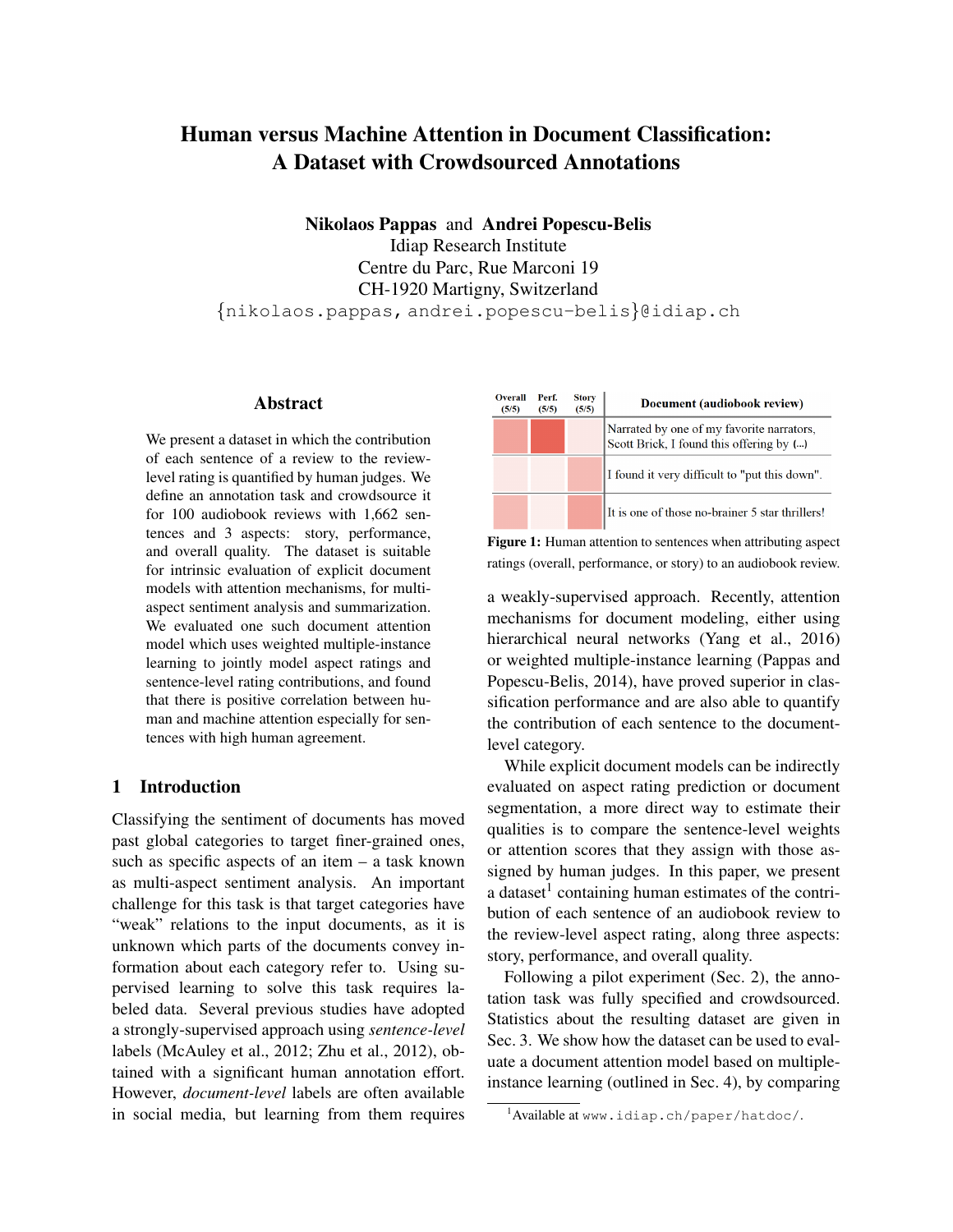In this task we ask you to rate the explanatory power of sentences in a user review of an audiobook with respect to the user's opinion about the following aspects of the audiobook (recorded reading of a paper book):

*Overall:* General rating based on all aspects, including also author attributes (writing style, imagination, etc.) *Performance:* Rating based on narrator attributes (acting, voice, role, etc.) **Story**: Rating based on the story attributes (plot, characters, setting, etc.)

We provide: the sentence under examination highlighted in the entire user review; the user's rating on a five-star scale towards an aspect of the audiobook (namely, 1: very negative, 2: negative, 3: neutral, 4: positive, 5: very positive). The question and possible answers are displayed for each required rating.

The question is: *"How much does the highlighted sentence explain the given aspect rating?"* or in other words "How much does the highlighted sentence carry the user's opinion about each aspect?" The answer is one of the following choices of how much each sentence explains the displayed aspect rating: 'not at all', 'a little', 'moderately', 'rather well', and 'very well'.

Figure 2: Main annotation instructions given to human judges in the crowdsourced task.

the sentence attention scores with those obtained by humans (Sec. 5). We find a positive correlation between human and machine attention for high confidence annotations and show that the system is more reliable than some of the qualified annotators.

# 2 Pilot Annotation

We defined the requirements for a pilot experiment to reflect our interest in capturing sentence-level justifications of the aspect ratings indicated in a review. The focus is on the sentiment of a sentence, and not merely its topic. For example, in an audiobook review, a sentence that lists the main characters of the book is about the story, but it is factual and does not explain the reviewer's sentiment with respect to the story, i.e whether they liked it or not.

Definition. We recruited three annotators with good command of English among our colleagues. They were given ten audiobook reviews in self-contained files, along with the aspect rating scores  $(1-5$  stars for 3 aspects) assigned by the authors of the reviews. The aspects, namely 'overall', 'performance' and 'story' were briefly defined, e.g. as "about plot, characters or setting" for the latter. The annotators had to answer on a 5-point scale the following question for each sentence and aspect: *"How much does the sentence explain why the user rated the aspect as they did?"* We instructed the annotators to assign explanatory scores only when they met opinionated sentences (expressing sentiment) and to ignore factual sentences about the aspects, as well as subtle or indirect expressions of opinions.

Results. We obtained 684 sentence-level scores for 3 aspects in 10 reviews. The agreement between each pair of annotators was computed using Pearson's correlation coefficient  $r$  (Pearson, 1895) and Cohen's kappa coefficient  $\kappa$  (Cohen, 1960). For the latter, since we do not want to treat two different labels as a complete disagreement, we incorporated a distance measure, namely the absolute differences of normalized values between annotators.

The pairwise scores between annotators  $a, b$  and  $c$ are listed in Table 1. When computed over all rating dimensions, the average  $r$  coefficient is 0.72 (strong positive linear relationship) and the average  $\kappa$  is 0.79 (substantial agreement). Both values show that the obtained sentence labels are to a great extent reliable. When considering each aspect separately, the largest agreement was achieved on 'performance', followed by 'story', and then 'overall'. This is most likely due to our definition of the latter aspect to include all other aspects as well as author attributes.

|     | $a \leftrightarrow b$ |          | $b \leftrightarrow c$                                                          |          | $c \leftrightarrow a$ |          |
|-----|-----------------------|----------|--------------------------------------------------------------------------------|----------|-----------------------|----------|
|     | r                     | $\kappa$ | r                                                                              | $\kappa$ | $\boldsymbol{r}$      | $\kappa$ |
|     |                       |          | <b>Ov.</b> $\vert 0.80 \vert 0.81 \vert 0.44 \vert 0.60 \vert 0.48 \vert 0.64$ |          |                       |          |
| Pr. |                       |          | $\vert 0.96 \vert 0.97 \vert 0.87 \vert 0.92 \vert 0.89 \vert 0.92$            |          |                       |          |
| St. |                       |          | $0.73 \mid 0.79 \mid 0.63 \mid 0.72 \mid 0.72 \mid 0.78$                       |          |                       |          |
| All | 0.84                  |          | $\vert 0.86 \vert 0.64 \vert 0.75 \vert 0.70 \vert 0.78$                       |          |                       |          |

**Table 1:** Pearson's correlation  $(r)$  and Kohen's kappa  $(\kappa)$  scores computed for each aspect (Ov: overall, Pr: performance, St: story) and each pair of annotators  $(a, b \text{ and } c)$  in the pilot study.

# 3 Crowdsourced Task

Definition. For the definitive task, we wrote detailed instructions to annotators, providing a precise definition of the explanatory value of each sentence with respect to the aspect rating of the review. The main instructions are shown in Fig. 2, and they were complemented with additional tips and observations, as well as two fully-annotated sample reviews. The annotation interface showed for each task the question and possible answers (listed at the bottom of Fig. 2), along with the target sentence, highlighted within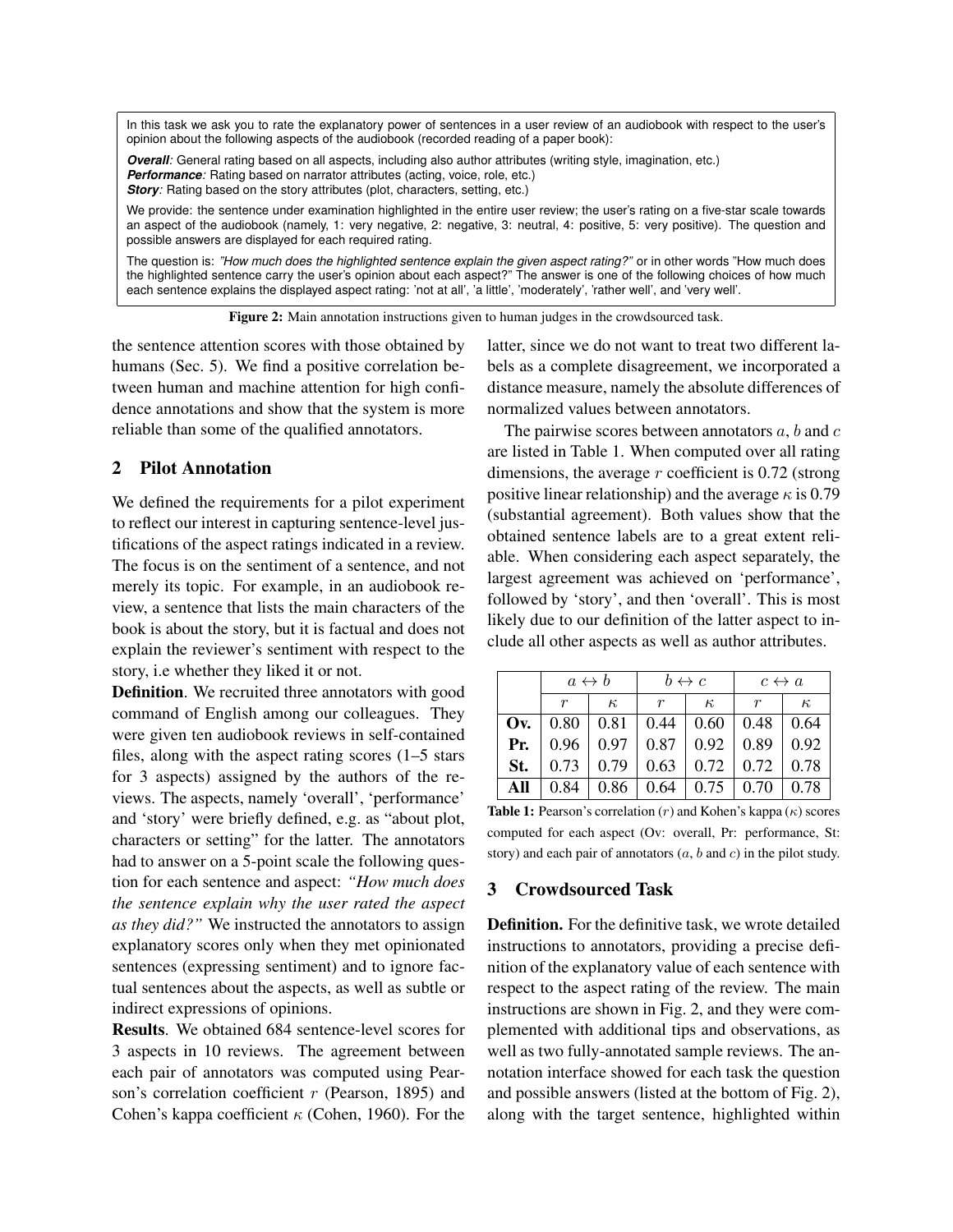

Figure 3: Number of sentences for different confidence values (left) and annotation labels (right).

the review. Each of the three aspects was annotated separately, to avoid confusion.

Results. We collected 100 reviews of audiobooks from Audible (www.audible.com) with 1,662 sentences. There are 20 reviews for each rating value of the 'overall' aspect  $(1-5 \text{ stars})$ , to balance the distribution of positive vs. negative reviews. We obtained human judgments over the set of 100 reviews by crowdsourcing the task via Crowdflower (www.crowdflower.com).

The reliability of the judges was controlled by randomly inserting test questions with known answers ("gold" questions). Using these questions, Crowdflower computed a confidence score for each judge and then used it to compute the confidence for each annotated example. We only kept the answers of judges who achieved at least 70% success rate on the gold questions. For each non-gold question, we collected answers from at least four reliable annotators, and the majority answer was considered as the gold truth.

We obtained 7,121 judgments of the 1,662 sentences, on the entire spectrum of the rating distributions, as shown in Fig. 3, right side. The confidence of the annotations was computed by Crowdflower as 57% for the 'overall' and 'story' aspects, and 63% for 'performance'. The percentages of sentences with a confidence  $\geq 0.8$  were quite low, at respectively 4%, 7% and 12% for each aspect. Still, a substantial proportion of sentences have a confidence above 0.5, as shown in Fig. 3, left side. These numbers suggest that the task was the most difficult for the 'overall' aspect, followed by the 'story' and 'performance' aspects.

For evaluating an automatic system, highconfidence annotations (e.g. above 0.6) can be directly compared with labels assigned by a system. An alternative evaluation approach keeps all annotations, but replaces some of the human ratings with system ones, and examines the variation of interannotator agreement.

#### 4 System: A Model of Document Attention

We use the data to evaluate a document attention model (Pappas and Popescu-Belis, 2014) which uses multiple-instance regression (MIR, Dietterich et al., 1997) to deal with coarse-grained input labels. The input is a set of bags (here, reviews), each of which contains a variable number of instances (here, sentences). The labels used for training (here, the aspect ratings) can be at the bag level (weak supervision), and not at the instance level. Our system learns to assign importance scores to individual instances, and to predict the labels of unseen bags.

In past models, the influence of instance labels on bag labels has been modeled with simplifying assumptions (e.g. averaging), whereas our system learns to aggregate instances of a bag according to their importance, like attention-based neural networks (Luong et al., 2015). To jointly learn instance weights and target labels, the system minimizes a regularized least squares loss. While in our 2014 paper this was done using alternating projections (as in Wagstaff and Lane, 2007), we use here stochastic gradient descent (Bottou, 1998) with the efficient ADAGRAD implementation (Duchi et al., 2011). In particular, the attention is modeled by a normalized exponential function, namely a softmax and a linear activation between a contextual vector and the document matrix (sentence vectors). Essentially, this formulation enables learning with stochastic gradient descent while preserving the initial instance relevance assumption in the MIR framework and the constraints in our 2014 paper.

The system is trained on a uniform sample of 50,000 audiobook reviews from Audible, with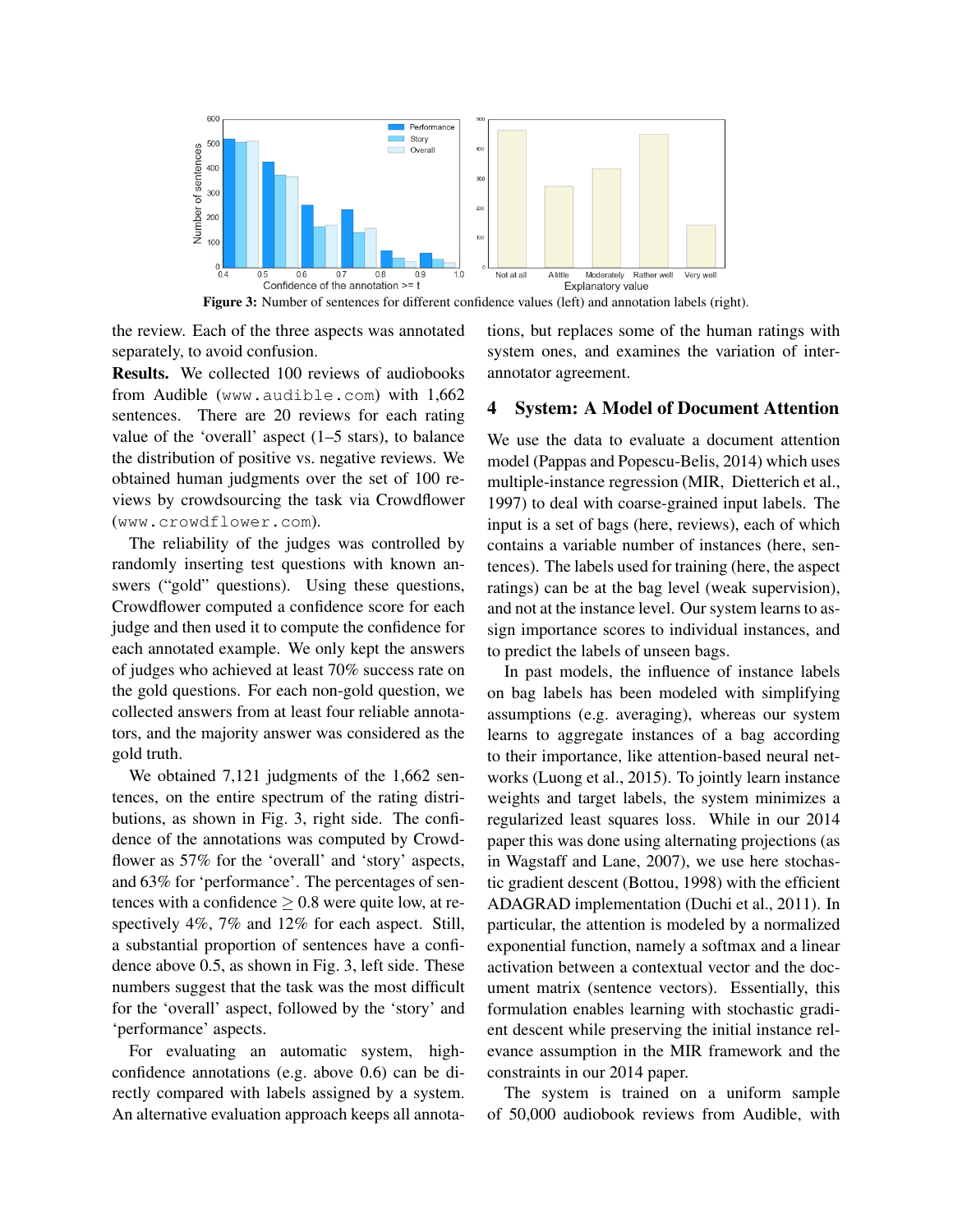

Figure 4: Accuracy of the evaluated system (MIR) on predicting the explanatory value of sentences with respect to review-level ratings of the three aspects, for subsets of increasing crowd confidence values. The accuracy of a supervised system, Logistic Regression, trained on the attention labels with 10-fold cross-validation, is noted LogReg. Random accuracy is 1 out of 5 (20%).

10,000 reviews for each value of the 'overall' aspect (1–5 stars). The training set does not include the 100 annotated reviews, used for testing only.

# 5 Comparison of System to Humans

Attention prediction. To evaluate the system's estimates of the contribution of each sentence to the review rating, a first and simple metric is the number of sentences for which system and human labels are identical, i.e. *accuracy*. Identity of labels is however hard to achieve, given that even humans do not have perfect agreement. Fig. 4 displays the accuracy of the system, for each aspect, for test subsets of increasing crowd confidence, from the entire test set to only the most reliable labels. Our MIR system appears to achieve the highest accuracy on the 'performance' aspect, exceeding 60% for labels assigned with at least 0.8 confidence by humans. The accuracy for 'story' is 33%, while for 'overall' it is the lowest, at 26%. The system outperforms the random baseline at 20% for 'performance' and 'story'. When compared with the expected accuracy of a supervised system (10-fold cross-validation over the ground-truth labels), namely Logistic Regression, our system achieves similar accuracy on sentences with confidence greater or equal to 0.6.

When relaxing the constraints of exact label matching, i.e. accepting as matches neighboring labels as well (distance 1), the accuracies at the 0.8 confidence level increase to 71%, 43% and 52% respectively for each aspect. Interestingly, the 'overall' aspect benefits the most from this relaxation, showing that many predictions were actually close to the gold label. The MIR performance is greater for higher crowd confidence values, which shows that

both the system and the humans find similar difficulties in assigning importance scores to sentences wrt. document-level aspects.

While accuracy gives an indication of a system's quality, it is not entirely informative in the absence of a direct comparison term, such as a better baseline than random guesses. A second evaluation metric enabled by our dataset compares the system's quality with that of human annotators.

Reliability analysis. This more nuanced evaluation places the system on the same scale of qualification, from the most reliable judges (those who most agree with the average) to the least reliable ones. We consider the average standard deviation (STD) among humans, which decreases when the answers of the least reliable judges are removed, and ask: what happens if certain judges are replaced by our system? Fig. 5 displays the difference obtained from the STD of all judges for three replacement strategies:

- Random: Select a random label per sentence and replace it with a random value.
- Human: Replace the least reliable human judge for each sentence (i.e. largest distance to the average) with the average label of each sentence.
- Model: Replace at random an annotator label per sentence with a system one.

As shown in Fig. 5, 'Model' consistently outperforms 'Random' for all aspects and confidence levels, as it leads to a larger decrease (or a smaller increase) in STD. The system performs better than the least agreeing judges on the 'story' and 'overall' aspects, as it leads to a smaller STD than the 'Human' configuration, sometimes even smaller than the initial STD of all judges. Given the qualification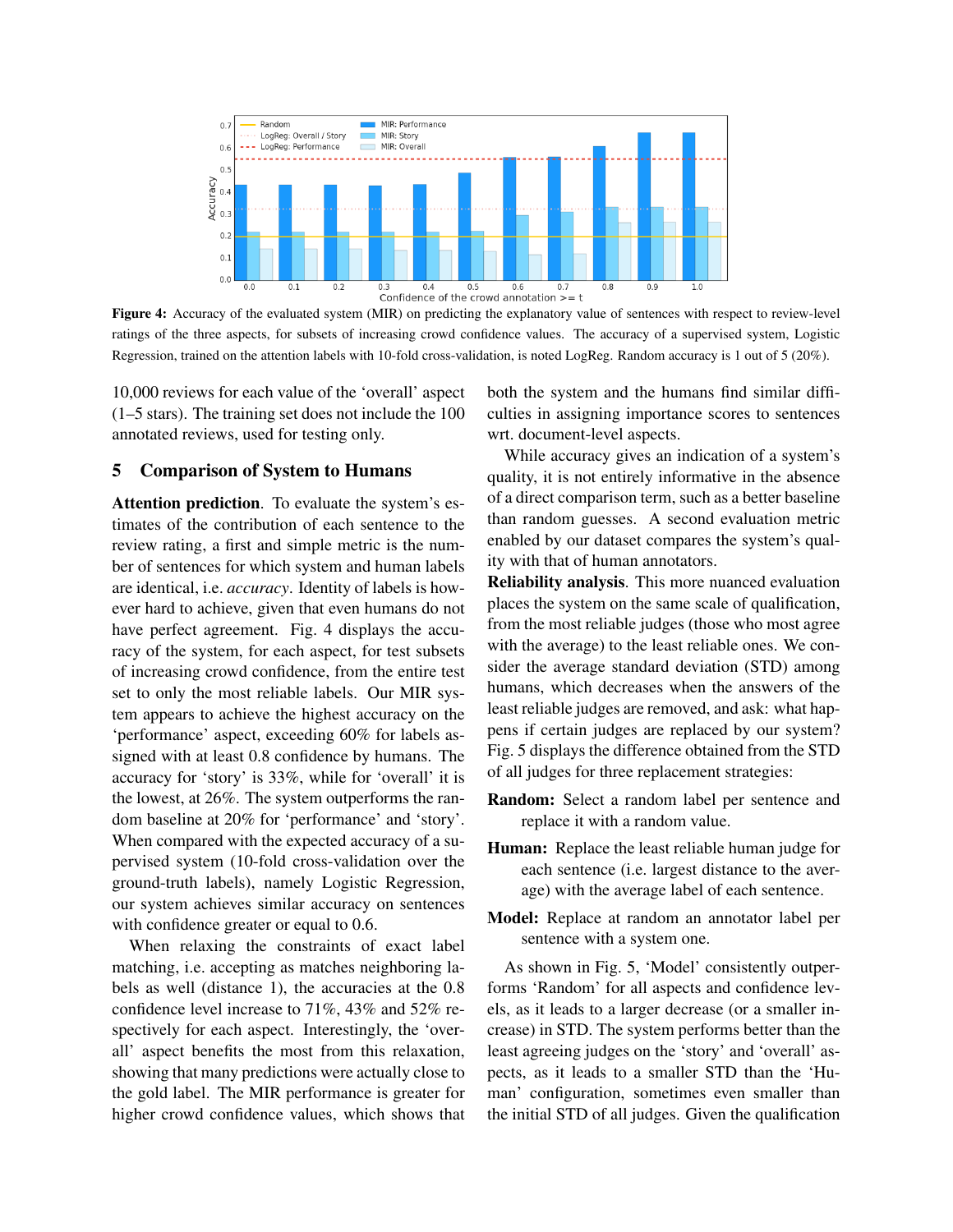

the three aspects separately and then jointly for all of them.

controls enforced by the Crowdflower, we conclude that the labels assigned by the system are comparable to those of qualified human judges for 'story' and 'overall'. For 'performance', however, the high agreement of judges cannot be matched by the system, according to this metric. Still, these results provide evidence that the weights found by the system capture the explanatory value of sentences in a way that is similar to humans.

# 6 Related Work

Multi-aspect sentiment analysis. This task usually requires aspect segmentation, followed by prediction or summarization (Hu and Liu, 2004; Zhuang et al., 2006). Most related studies have engineered various feature sets, augmenting words with topic or content models (Mei et al., 2007; Titov and McDonald, 2008; Sauper et al., 2010; Lu et al., 2011), or with linguistic features (Pang and Lee, 2005; Qu et al., 2010; Zhu et al., 2012). McAuley et al. (2012) proposed an interpretable probabilistic model for modeling aspect reviews. Kim et al. (2013) proposed an hierarchical model to discover the review structure from unlabeled corpora. Previous systems for rating prediction were trained on segmented texts (Zhu et al., 2012; McAuley et al., 2012), while our system (Pappas and Popescu-Belis, 2014) used weak supervision on unsegmented text. Here, we introduced a new evaluation of such models on sentiment summarization considering human attention.

Document classification. Recent studies have shown that attention mechanisms are beneficial to machine translation (Bahdanau et al., 2014), question answering (Sukhbaatar et al., 2015), text summarization (Rush et al., 2015), and document classification (Pappas and Popescu-Belis, 2014). Most recently, Yang et al. (2016) introduced hierarchical attention networks for document classification. Despite the improvements, it is yet unclear what exactly this attention mechanism captures for the task at hand. Our dataset enables the direct comparison of such mechanism and human attention scores for document classification, thus contributing to a better understanding of the document attention models.

## 7 Conclusion

We presented a new dataset with human attention to sentences triggered when attributing aspect ratings to reviews. The dataset enables the evaluation of attention-based models for document classification and the explicit evaluation of sentiment summarization. Our crowdsourcing task is sound and can be used for larger-scale annotations. In the future, statistical properties of the data (e.g. numeric scale), should be exploited even further to provide more accurate evaluations, for instance by relaxing the exact match rule to tolerate marginal mismatches.

#### Acknowledgments

We are grateful to the European Union for support in the Horizon 2020 SUMMA project n. 688139.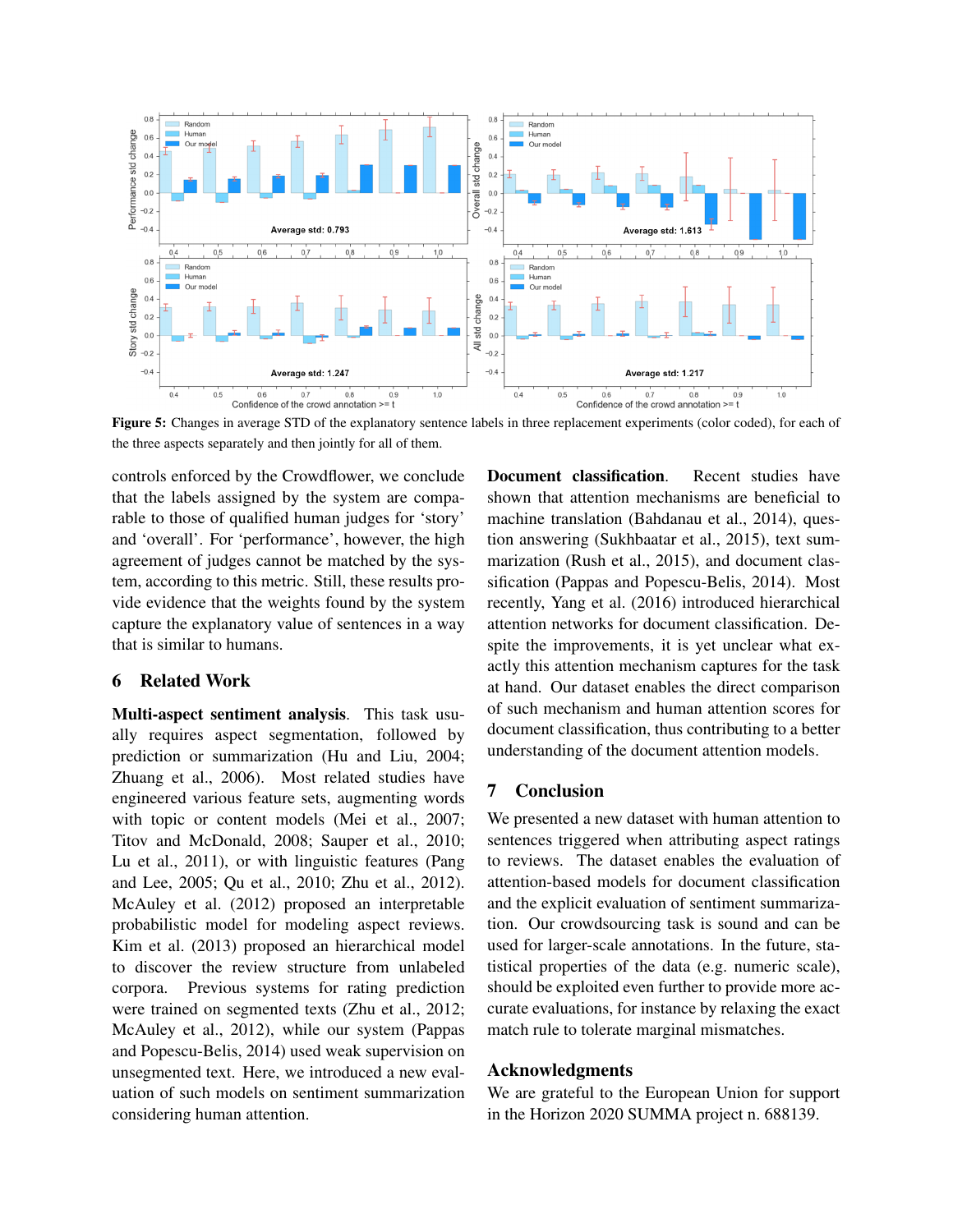## References

- Dzmitry Bahdanau, Kyunghyun Cho, and Yoshua Bengio. 2014. Neural machine translation by jointly learning to align and translate. *CoRR* abs/1409.0473.
- Léon Bottou. 1998. On-line learning and stochastic approximations. In David Saad, editor, *On-line Learning in Neural Networks*, Cambridge University Press, New York, pages 9–42.
- Jacob Cohen. 1960. A coefficient of agreement for nominal scales. *Educational and Psychological Measurement* 20(1):37–46.
- Thomas G. Dietterich, Richard H. Lathrop, and Tomás Lozano-Pérez. 1997. Solving the multiple instance problem with axis-parallel rectangles. *Artificial Intelligence* 89(12):31 – 71.
- John C. Duchi, Elad Hazan, and Yoram Singer. 2011. Adaptive subgradient methods for online learning and stochastic optimization. *Journal of Machine Learning Research* 12:2121–2159.
- Minqing Hu and Bing Liu. 2004. Mining and summarizing customer reviews. In *Proceedings of the 10th ACM SIGKDD International Conference on Knowledge discovery and data mining*. Seattle, WA, KDD '04, pages 168–177.
- Suin Kim, Jianwen Zhang, Zheng Chen, Alice Oh, and Shixia Liu. 2013. A hierarchical aspectsentiment model for online reviews. In *Proceedings of the 27th AAAI Conference on Artificial Intelligence*. Bellevue, WA, AAAI'13, pages 526– 533.
- Bin Lu, Myle Ott, Claire Cardie, and Benjamin K. Tsou. 2011. Multi-aspect sentiment analysis with topic models. In *Proc. of the 11th IEEE Int. Conf. on Data Mining Workshops*. Washington, DC, ICDMW '11, pages 81–88.
- Minh-Thang Luong, Hieu Pham, and Christopher D. Manning. 2015. Effective approaches to attention-based neural machine translation. In *Proceedings of the 2015 Conference on Empirical Methods in Natural Language Processing*. Lisbon, EMNLP '15, pages 1412–1421.
- Julian McAuley, Jure Leskovec, and Dan Jurafsky. 2012. Learning attitudes and attributes from multi-aspect reviews. In *Proceedings of the 12th*

*IEEE International Conference on Data Mining*. Brussels, ICDM '12, pages 1020–1025.

- Qiaozhu Mei, Xu Ling, Matthew Wondra, Hang Su, and ChengXiang Zhai. 2007. Topic sentiment mixture: modeling facets and opinions in weblogs. In *Proceedings of the 16th International Conference on the World Wide Web*. Banff, Canada, WWW '07, pages 171–180.
- Bo Pang and Lillian Lee. 2005. Seeing stars: Exploiting class relationships for sentiment categorization with respect to rating scales. In *Proceedings of the 43rd Annual Meeting on Association for Computational Linguistics*. Ann Arbor, MI, ACL '05, pages 115–124.
- Nikolaos Pappas and Andrei Popescu-Belis. 2014. Explaining the stars: Weighted multiple-instance learning for aspect-based sentiment analysis. In *Proceedings of the 2014 Conference on Empirical Methods in Natural Language Processing*. Doha, Qatar, EMNLP '14, pages 455–466.
- Karl Pearson. 1895. Note on regression and inheritance in the case of two parents. *Proceedings of the Royal Society of London* 58:240–242.
- Lizhen Qu, Georgiana Ifrim, and Gerhard Weikum. 2010. The bag-of-opinions method for review rating prediction from sparse text patterns. In *Proceedings of the 23rd International Conference on Computational Linguistics*. Beijing, China, COL-ING '10, pages 913–921.
- Alexander M. Rush, Sumit Chopra, and Jason Weston. 2015. A neural attention model for abstractive sentence summarization. *CoRR* abs/1509.00685.
- Christina Sauper, Aria Haghighi, and Regina Barzilay. 2010. Incorporating content structure into text analysis applications. In *Proceedings of the 2010 Conference on Empirical Methods in Natural Language Processing*. Cambridge, MA, EMNLP '10, pages 377–387.
- Sainbayar Sukhbaatar, Arthur Szlam, Jason Weston, and Rob Fergus. 2015. Weakly supervised memory networks. *CoRR* abs/1503.08895.
- Ivan Titov and Ryan McDonald. 2008. Modeling online reviews with multi-grain topic models. In *Proceedings of the 17th International Conference*